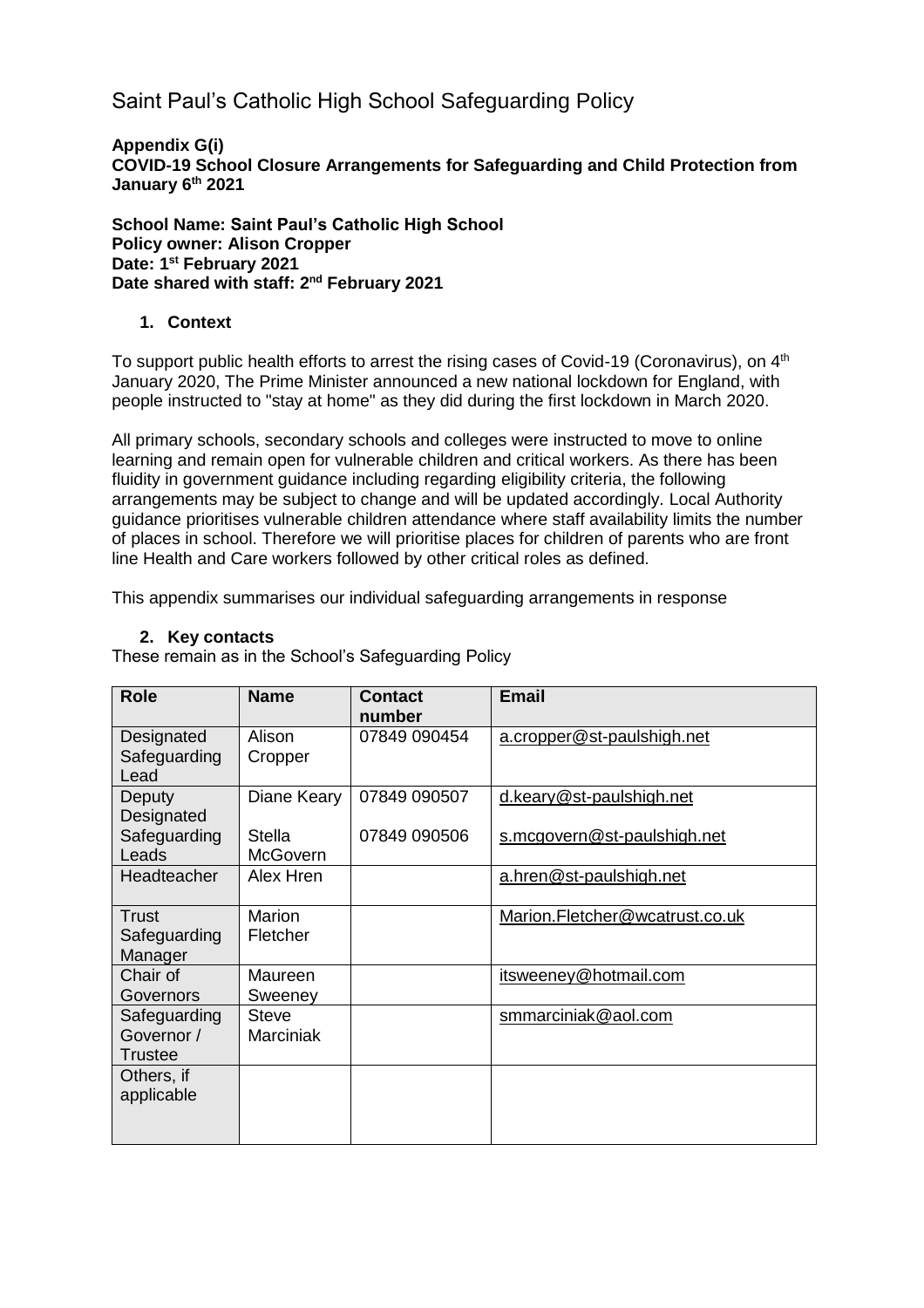### **3. Vulnerable Children**

Vulnerable children and young people include those who:

- are assessed as being in need under section 17 of the Children Act 1989, including children and young people who have a child in need plan, a child protection plan or who are a looked-after child;
- have an education, health and care (EHC) plan;
- have been identified as otherwise vulnerable by educational providers or local authorities (including children's social care services), and who could therefore benefit from continued full-time attendance, this might include:
	- $\circ$  children and young people on the edge of receiving support from children's social care services or in the process of being referred to children's services
	- o adopted children or children on a special guardianship order
	- $\circ$  those at risk of becoming NEET ('not in employment, education or training')
	- o those living in temporary accommodation
	- o those who are young carers
	- o those who may have difficulty engaging with remote education at home (for example due to a lack of devices or quiet space to study)
	- o care leavers
	- $\circ$  others at the provider and local authority's discretion including pupils and students who need to attend to receive support or manage risks to their mental health.

Eligibility for free school meals in and of itself should not be the determining factor in assessing vulnerability.

Senior leaders, especially the Designated Safeguarding Lead (and deputy) know who our most vulnerable children are. They have the flexibility to offer a place to those on the edge of receiving children's social care support.

We will continue to work with and support children's social workers to help protect vulnerable children. This includes working with and supporting children's social workers and the local authority Virtual School head for looked-after and previously looked-after children.

We will encourage all vulnerable children to attend school and there is an expectation that vulnerable children who have a social worker will attend an education setting, so long as they do not have underlying health conditions that put them at increased risk. In circumstances where a parent does not want to bring their child to an education setting, and their child is considered vulnerable, we will liaise with the social worker and explore the reasons for this directly with the parent.

Where the parents/carer continue to not want their child to attend school a leave of absence letter will be sent to enable the headteacher/principal to authorise the absence. This is particularly important for children with EHCPs as if they are not in school, the provisions in their plan may not be being met. Template letter at end of document.

Where parents are concerned about the risk of the child contracting COVID19, we or the social worker will talk through these anxieties with the parent/carer following the advice set out by Public Health England.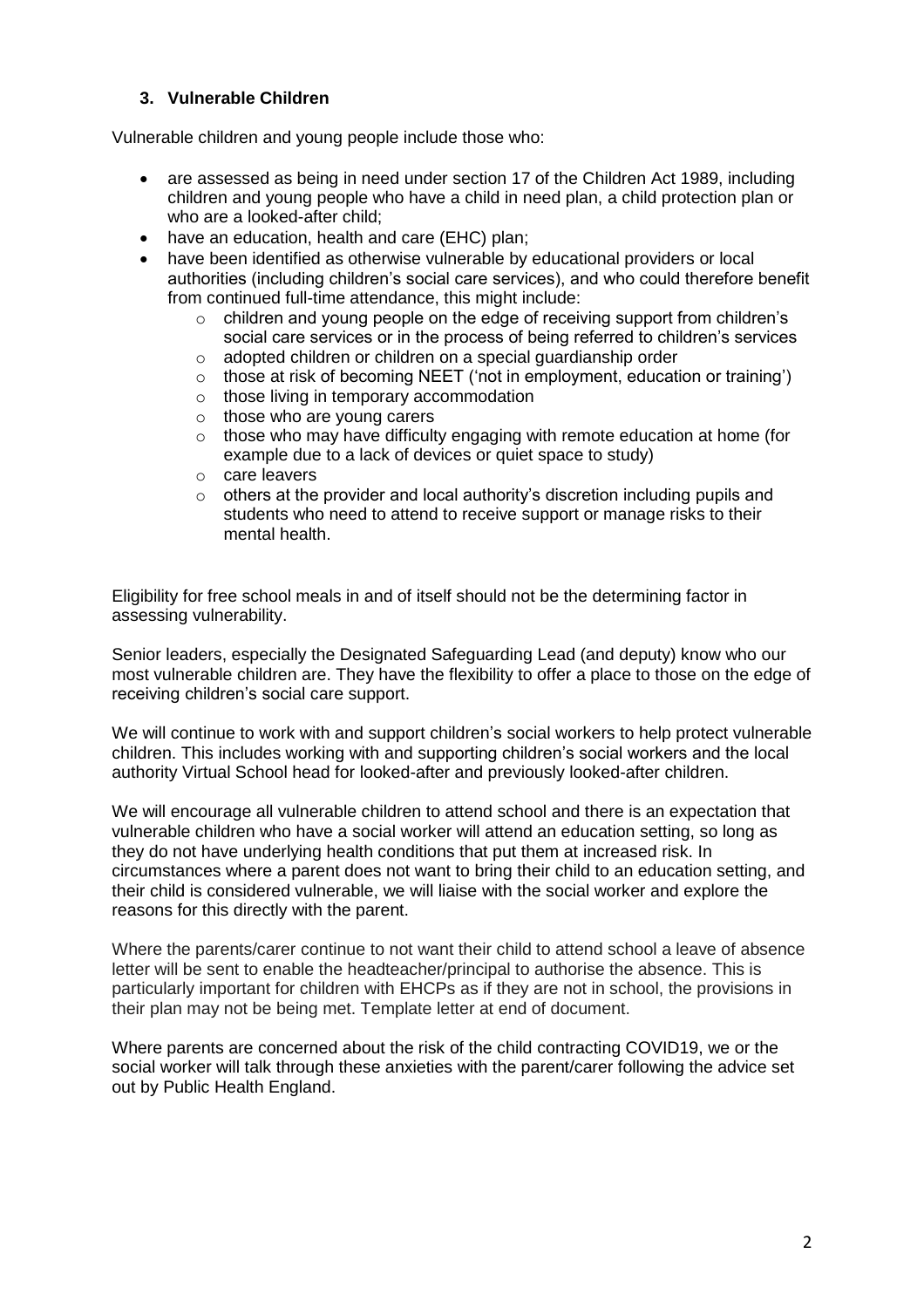### **4. Critical workers**

Parents whose work is critical to the coronavirus (COVID-19) and EU transition response include those who work in health and social care and in other key sectors outlined in further sections of guidance [https://www.gov.uk/government/publications/coronavirus-covid-19](https://www.gov.uk/government/publications/coronavirus-covid-19-maintaining-educational-provision/guidance-for-schools-colleges-and-local-authorities-on-maintaining-educational-provision) [maintaining-educational-provision/guidance-for-schools-colleges-and-local-authorities-on](https://www.gov.uk/government/publications/coronavirus-covid-19-maintaining-educational-provision/guidance-for-schools-colleges-and-local-authorities-on-maintaining-educational-provision)[maintaining-educational-provision](https://www.gov.uk/government/publications/coronavirus-covid-19-maintaining-educational-provision/guidance-for-schools-colleges-and-local-authorities-on-maintaining-educational-provision)

As stated in the opening context for this appendix, Local Authority guidance prioritises vulnerable children attendance where staff availability limits the number of places in school. Therefore, we will prioritise places for children of parents who are front line Health and Care workers followed by other critical roles as defined.

### **5. Attendance Monitoring**

In mainstream schools, all pupils who are not expected to be in school, should be recorded as 'code X'.

Children for whom on-site provision is being provided should be recorded in line with the normal school attendance requirements.

Children invited to school but not attending – leave of absence form to be completed to gain authorised absence coding

Shielding advice is currently in place, all children deemed clinically extremely vulnerable are advised not to attend school.

Phone calls home will be made when children expected to attend do not arrive at school.

To support the above, we will, when communicating with parents/carers, confirm emergency contact numbers are correct and ask for any additional emergency contact numbers where they are available.

In all circumstances where a vulnerable child does not take up their place at school, or discontinues, we will notify their social worker, if allocated.

#### **6. Designated Safeguarding Lead**

The optimal scenario is to have our trained DSL available on site. Where this is not possible, they or trained deputy will be available to be contacted via phone or online video - for example when working from home.

Where a trained DSL (or deputy) is not on site, in addition to the above, a senior leader will assume responsibility for co-ordinating safeguarding on site.

This might include updating and managing access to child protection online management system, CPOMS (or equivalent) and liaising with the offsite DSL (or deputy) and as required liaising with children's social workers where they require access to children in need and/or to carry out statutory assessments at the school or college.

It is important that all staff and volunteers have access to a trained DSL (or deputy). On each day, the staff on site will be made aware of who that person is and how to contact them.

The DSL will continue to engage with social workers, and attend all multi-agency meetings, which can be done remotely.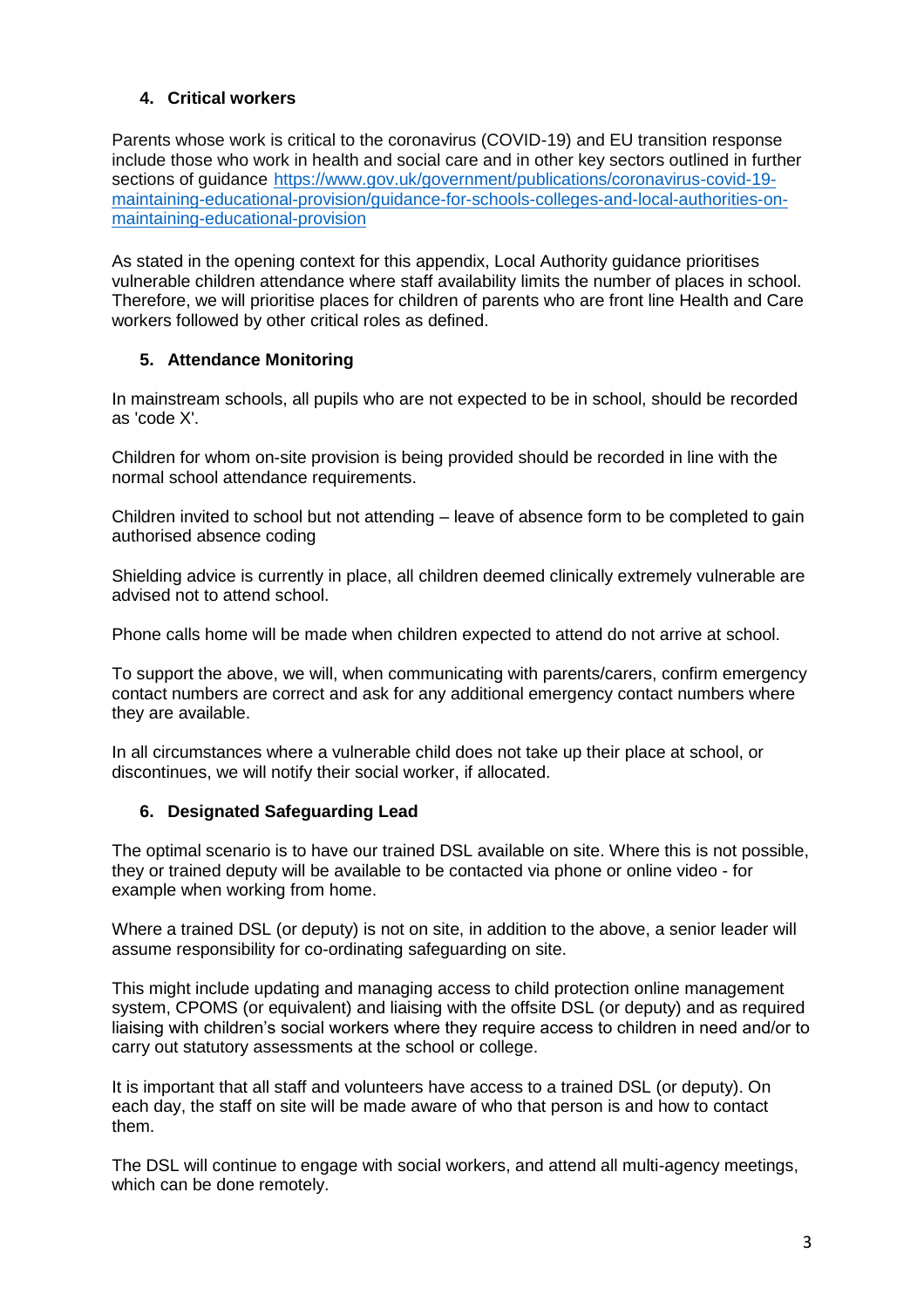To access virtual ICPC/RCPC from Manchester Safeguarding and Improvement Unit, a report will be sent to qualityassurance@manchester.gov.uk with the phone number of the person attending the conference. Core groups and Child in Need meetings will also be attended virtually. Strategy meetings will be attended as requested.

# **7. Reporting a concern**

Where staff have a concern about a child, they should continue to follow the process outlined in the school Safeguarding Policy, this includes making a report via CPOMS or equivalent), which can be done remotely.

In the unlikely event that a member of staff cannot access their CPOMS (or equivalent) from home, they should email the Designated Safeguarding Lead, Headteacher and the Trust Safeguarding Manager. This will ensure that the concern is received.

Staff are reminded of the need to report any concern immediately and without delay.

Where staff are concerned about an adult working with children in the school, they should report the concern to the headteacher. If there is a requirement to make a notification to the headteacher whilst away from school, this should be done verbally and followed up with an email to the headteacher.

Concerns around the Headteacher should be directed to the Chair of Governors.

The headteacher/Chair of Governors should follow the usual practice, contact the LADO and make a referral if the concern meets the threshold.

### **8. Safeguarding Training and induction**

All school staff have had safeguarding training and have read part 1 of Keeping Children Safe in Education (2020). The DSL will communicate with staff any new local arrangements, so they know what to do if they are worried about a child.

Where new staff are recruited, or new volunteers are working with us, they will continue to be provided with a safeguarding induction and all relevant information.

### **9. DSL Training**

Updated or refresher training will take place as required. DSL Training provided by the local authority is taking place virtually and can be booked through Eventbrite – search Safeguarding in Education.

### **10. Safer recruitment/volunteers and movement of staff**

It remains essential that people who are unsuitable are not allowed to enter the children's workforce or gain access to children. When recruiting new staff, we will continue to follow the relevant safer recruitment processes for their setting, including, as appropriate, relevant sections in part 3 of Keeping Children Safe in Education (2020) (KCSIE) (and the December 2020 updates).

If staff are deployed from another education or children's workforce setting to our school, we will take into account the DfE supplementary guidance on safeguarding children during the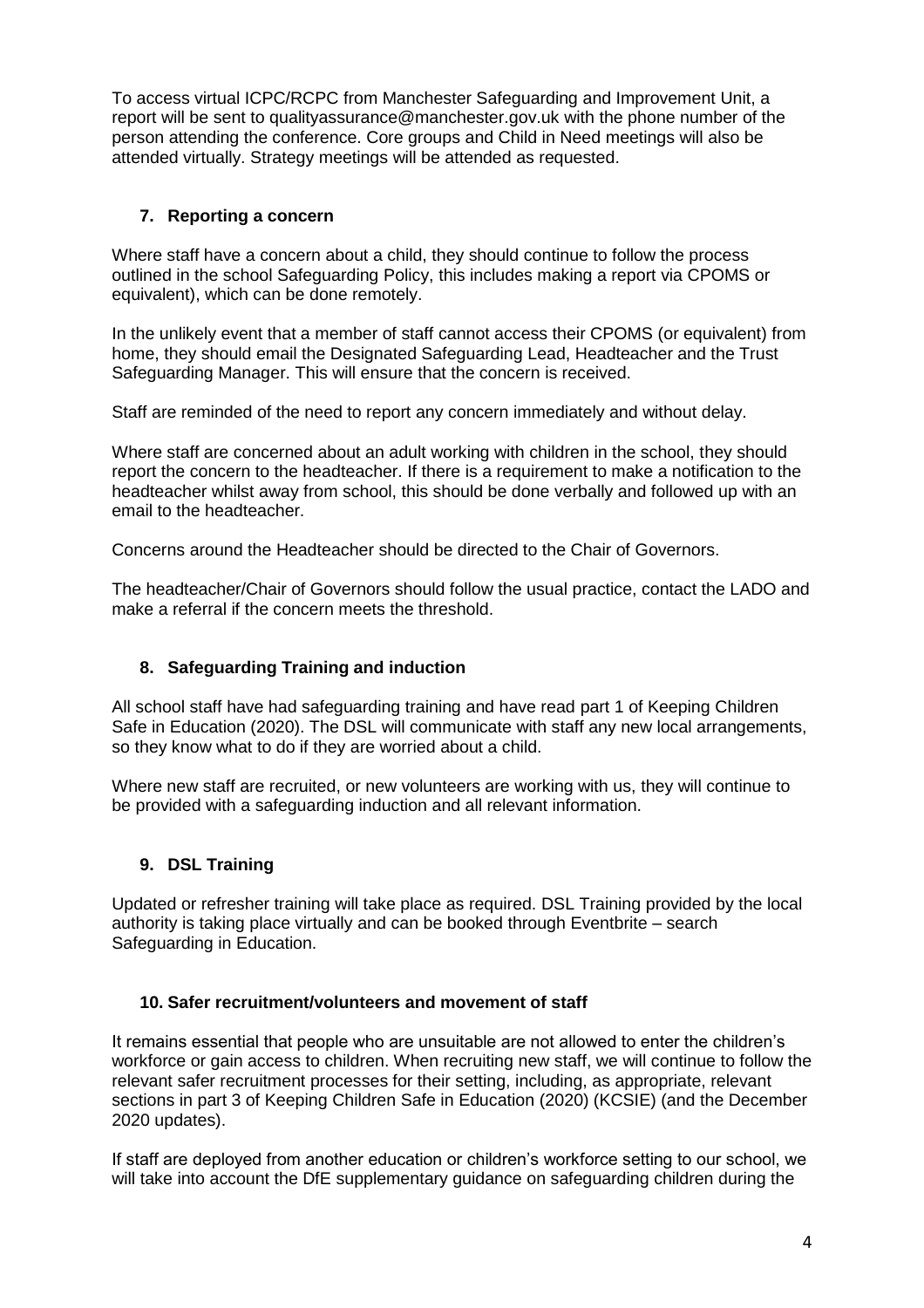COVID-19 pandemic and will accept portability as long as the current employer confirms in writing that:-

- the individual has been subject to an enhanced DBS and children's barred list check
- there are no known concerns about the individual's suitability to work with children
- there is no ongoing disciplinary investigation relating to that individual

Where we are utilising volunteers, we will continue to follow the checking and risk assessment process as set out in paragraphs 167 to 172 of KCSIE. Under no circumstances will a volunteer who has not been checked be left unsupervised or allowed to work in regulated activity.

We will continue to follow the legal duty to refer to the DBS anyone who has harmed or poses a risk of harm to a child or vulnerable adult. Full details can be found at paragraph 163 of KCSIE.

We will continue to consider and make referrals to the Teaching Regulation Agency (TRA) as per paragraph 166 of KCSIE and the TRA's 'Teacher misconduct advice for making a referral'.

Whilst acknowledging the challenge of the current National emergency, it is essential from a safeguarding perspective that any school is aware, on any given day, which staff/volunteers will be in the school or college, and that appropriate checks have been carried out, especially for anyone engaging in regulated activity. As such, we will continue to keep the single central record (SCR) up to date as outlined in paragraphs 148 to 156 in KCSIE (Sept 2020 and December 2020 updates regarding retention of DBS)

#### **11. Volunteers on site for testing purposes**

We may use volunteers to assist in handing out and securing COVID-19 test kits to students and staff members. Other duties may be required such as building test kits, cleaning down areas and directing people.

Under no circumstances will a volunteer in respect of whom no checks have been obtained be left unsupervised or allowed to work in regulated activity.

Volunteers who, on an unsupervised basis provide personal care on a one-off basis in school, will be in regulated activity. This means that if a volunteer is administrating a COVID-19 test whilst un-supervised, they will be in regulated activity and therefore require an Enhanced DBS with Barred List check.

Existing volunteers in regulated activity do not have to be re-checked if they have already had a DBS check (which includes barred list information).

Supervision must be:

- by a person who is in regulated activity.
- regular and day to day; and
- reasonable in all the circumstances to ensure the protection of children.

In appointing volunteers, the school will follow safer recruitment processes.

#### **12. Online safety in schools and colleges**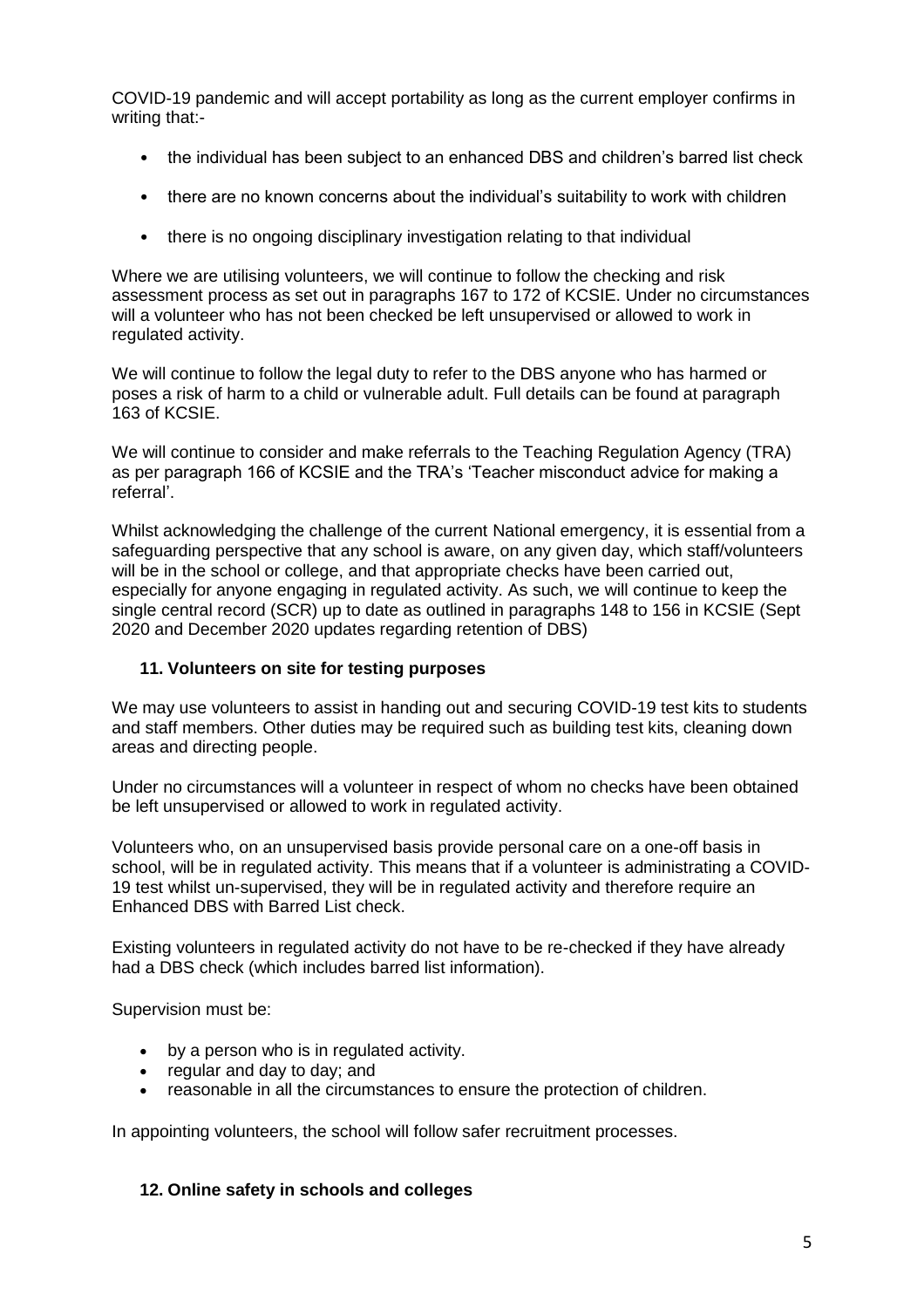We will continue to provide a safe environment, including online. This includes the use of an online filtering/monitoring system.

Where students are using computers in school, appropriate supervision will be in place.

### **13. Children and online safety away from school and college**

It is important that all staff who interact with children, including online, continue to look out for signs a child may be at risk. Any such concerns should be dealt with as per the Child Protection Policy and where appropriate referrals should still be made to children's social care and as required, the police.

Online teaching should follow the same principles as set out in the school's code of conduct.

We will ensure any use of online learning tools and systems is in line with privacy and data protection/GDPR requirements.

Below are some things we consider when delivering virtual lessons, especially where webcams are involved:

- No 1:1s, groups only (except with explicit permission from parents)
- Staff and children must wear suitable clothing, as should anyone else in the household.
- Any computers used should be in appropriate areas, for example, not in bedrooms; and the background should be blurred.
- The live class should be recorded so that if any issues were to arise, the video can be reviewed.
- Live classes should be kept to a reasonable length of time, or the streaming may prevent the family 'getting on' with their day.
- Language must be professional and appropriate, including any family members in the background.
- Staff must only use platforms specified by senior managers and approved by our IT network manager / provider to communicate with pupils
- Staff should record, the length, time, date and attendance of any sessions held.

An Acceptable User Policy will be agreed by school and parents/carers with regard to sending and receiving of lessons, which includes the statement that lessons will not be recorded at home or stills captured from the lessons. Lessons must not be re-broadcast by parents/carers including to social media platforms. This is included in the Remote Learning Policy.

### **14. Supporting children not in school**

We are committed to ensuring the safety and wellbeing of all our children.

Where the DSL has identified a child to be on the edge of social care support, or who would normally receive pastoral-type support in school, they should ensure that a robust communication plan is in place for that child and that their key adult's contact details are shared (including the name of a substitute adult if the key worked becomes unavailable).

Details of this plan must be recorded on CPOMS (or equivalent), as should a record of contact have made.

The communication plans can include; remote contact, phone contact, door-step visits. Other individualised contact methods should be considered and recorded.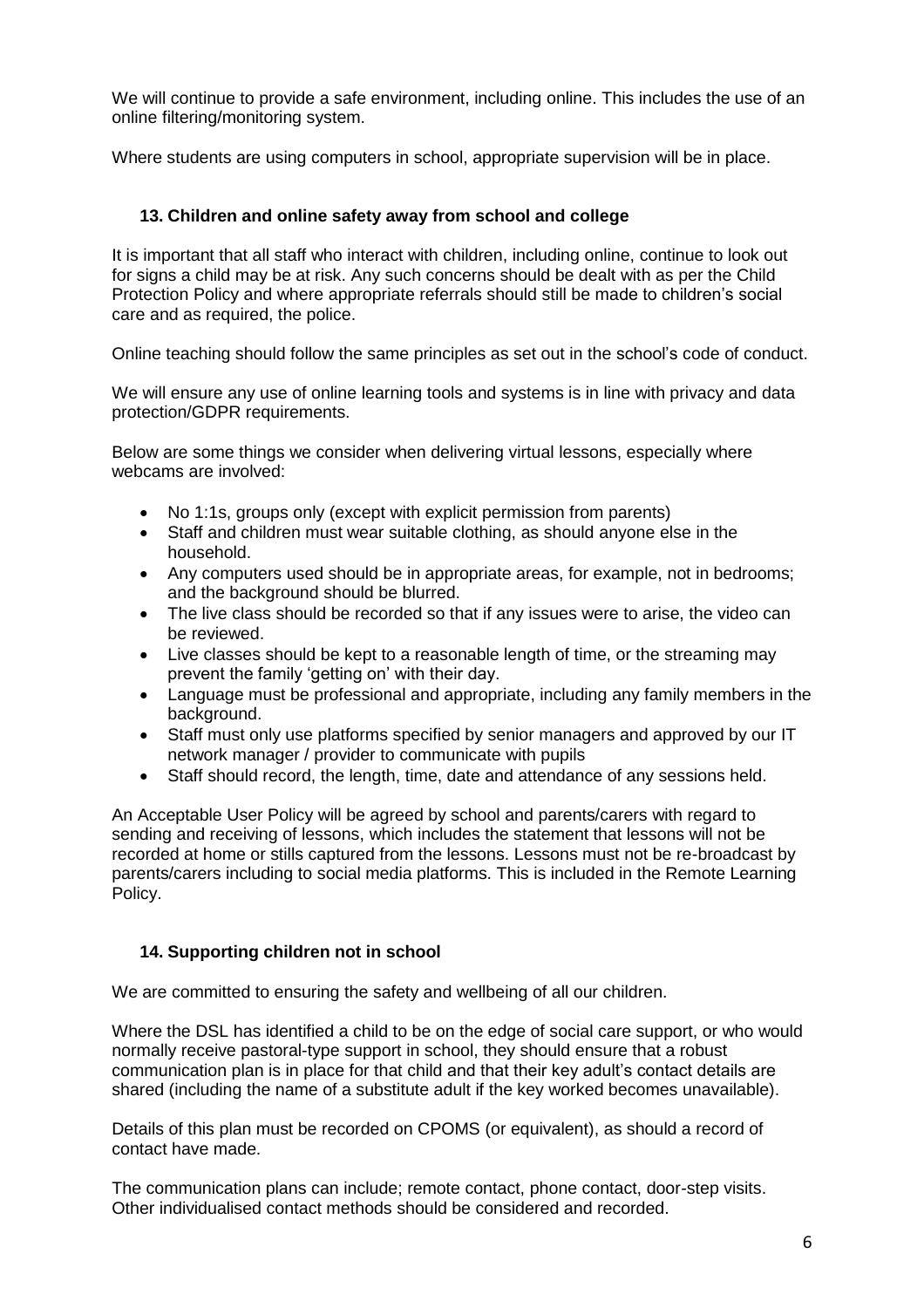We and our DSL Team will work closely with all stakeholders to maximise the effectiveness of any communication plan.

This plan must be reviewed regularly (at least weekly) and where concerns arise, the DSL will consider any referrals as appropriate.

The school will share safeguarding messages on its website and social media pages.

We recognise that school is a protective factor for children, and the current circumstances, can affect the mental health of pupils and their parents/carers. Our staff need to be aware of this in setting expectations of pupils' work where they are at home.

#### **15. Home visits**

Home visits may be required when no contact can be established for a particular pupil or family or where there are deep concerns.

The necessity for these home visits will be established by the DSL/leadership by through monitoring the vulnerable pupils calls, CPOMS and non-engagement.

The DSL or person conducting the visit will carry a work identification badge/lanyard and letter of authorisation to validate essential travel. This letter should be carried for colleagues to produce if they are stopped by police etc, enforcing travel control.

Leaders will continue to dynamically risk assess any home visit and concerns will be raised if issues arise around the safety of staff making the visit.

#### **16. Supporting children in school**

We are committed to ensuring the safety and wellbeing of all its students.

We will continue to be a safe space for all children to attend and flourish. The Headteacher will ensure that appropriate staff are on site and staff to pupil ratio numbers are appropriate, to maximise safety.

We will refer to the Government and LA guidance for education and childcare settings on how to implement social distancing and continue to follow the advice from Public Health England on handwashing and other measures to limit the risk of spread of COVID19.

We will ensure appropriate numbers of First Aiders/staff with Paediatric First Aid training are available across or premises.

We avail ourselves of the Healthy Schools/RHSE offer and Covid recovery packs, resources and curriculum to ensure the health and well being of our pupils/students. We have considered the wellbeing for education training offered by healthy schools as part of covid recovery planning.

Where we have concerns about the impact of staff absence – such as our Designated Safeguarding Lead or first aiders – we will discuss them immediately with the LA.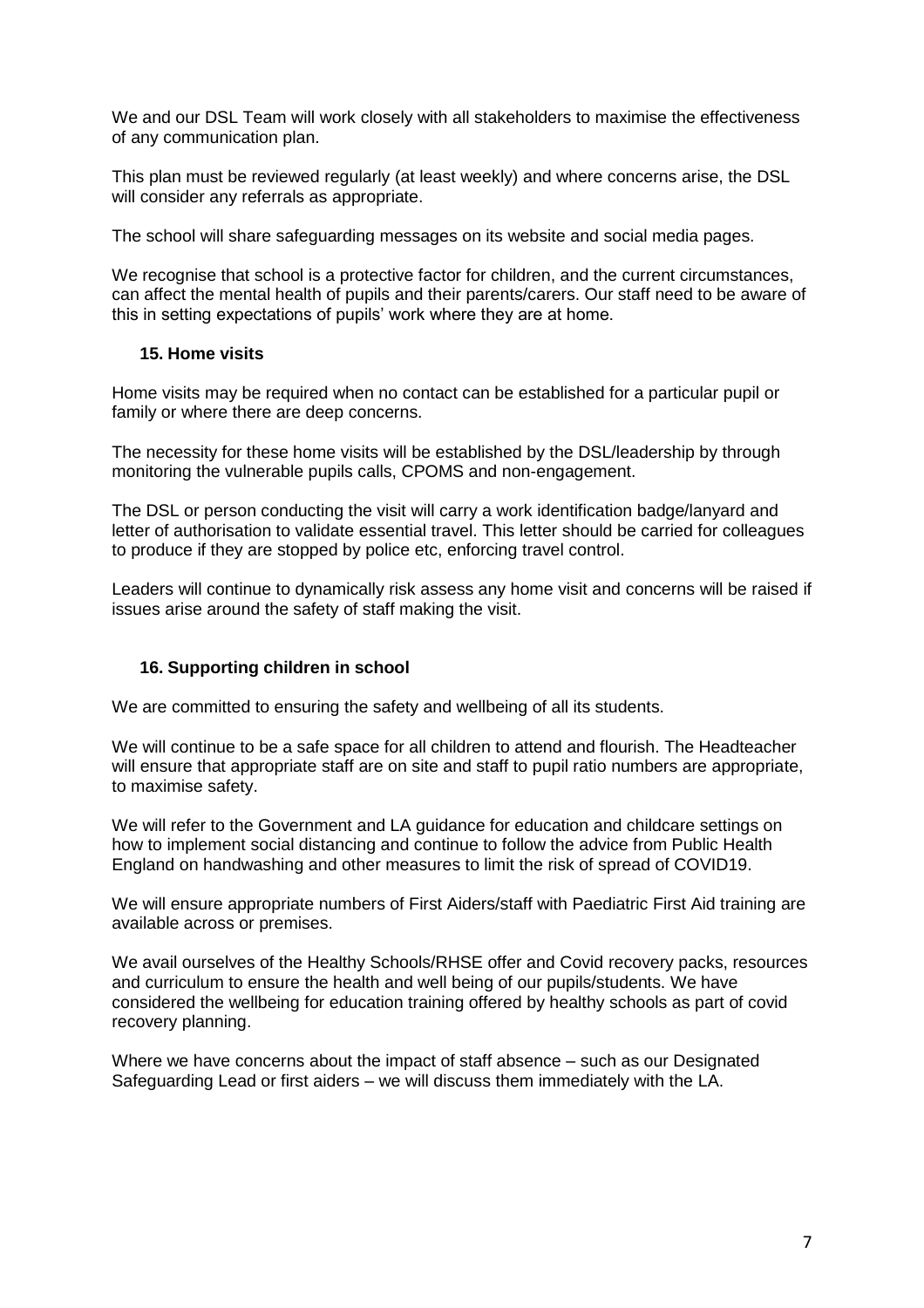### **17. Peer on Peer Abuse**

We recognise that during the closure a revised process may be required for managing any report of such abuse and supporting victims**.** 

Where we receive a report of peer on peer abuse, we will follow the principles as set out in part 5 of KCSIE 2020 and of those outlined within of the Child Protection Policy.

We will listen and work with the child, parents/carers and any multi-agency partner required to ensure the safety and security of that child.

Concerns and actions will be recorded on CPOMS (or equivalent) and appropriate referrals made.

### **18. Advice, Guidance & Support from the LA**

Our headteacher shares all LA updates with relevant staff and all staff are aware of how to access support from our SSQA, the Safeguarding in Education Team, Virtual School and One Education as advised through the daily circulars.

To understand the safeguarding needs and challenges faced by schools, the local authority may request information from settings, including, for example, the numbers of children from different cohorts identified above who are attending school. We will respond to all reasonable requests as required.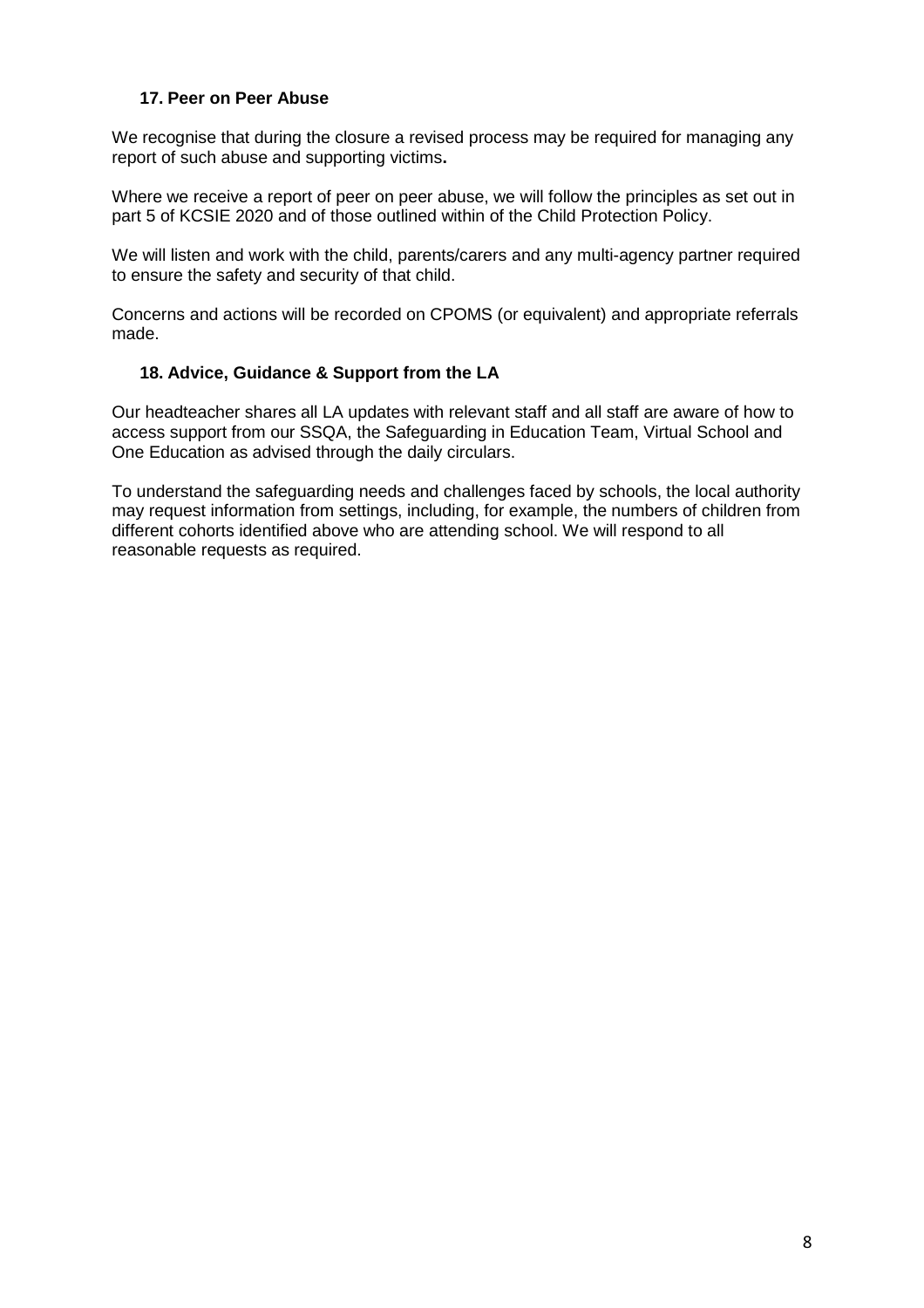### **APPLICATION FOR LEAVE OF SCHOOL ABSENCE**

## **DURING A PERIOD OF RESTRICTED OPENING DUE TO COVID-19 AND FOLLOWING PHE (PUBLIC HEALTH ENGLAND) AND/OR THE DEPARTMENT OF HEALTH AND SOCIAL CARE (DHSC) ADVICE**

#### **Important Information for Parents/Carers**

- During the period of national lockdown, primary, secondary, alternative provision and special schools will remain open to vulnerable children and young people and the children of critical workers only
- Parent(s)/carer(s) of vulnerable children who have been invited to attend school are able to request permission for their child not attend.
- Requests for Leave of School Absence should be made, one for each child, by the child's parent(s)/carer(s).
- Parents should specify the measures they will take to minimise the impact of the absence.
- It is expected that parents do not take their child on holiday during this time.
- No parent will be penalised for following official public health advice for their child not to attend a given session.

| I wish to apply for Leave of Absence from school to be granted to:                                           |                |  |  |  |
|--------------------------------------------------------------------------------------------------------------|----------------|--|--|--|
| Name of Child:                                                                                               | Year:          |  |  |  |
| First Date of Proposed Absence:                                                                              | Date of Birth: |  |  |  |
| (For brothers/sisters at other schools)                                                                      |                |  |  |  |
|                                                                                                              |                |  |  |  |
| <b>Reason for Proposed Absence</b> – please provide reasons to support the application<br>including evidence |                |  |  |  |
|                                                                                                              |                |  |  |  |
|                                                                                                              |                |  |  |  |
|                                                                                                              |                |  |  |  |
| Please say how you will ensure your child accesses the remote education provided by<br>school                |                |  |  |  |
|                                                                                                              |                |  |  |  |
|                                                                                                              |                |  |  |  |
|                                                                                                              |                |  |  |  |